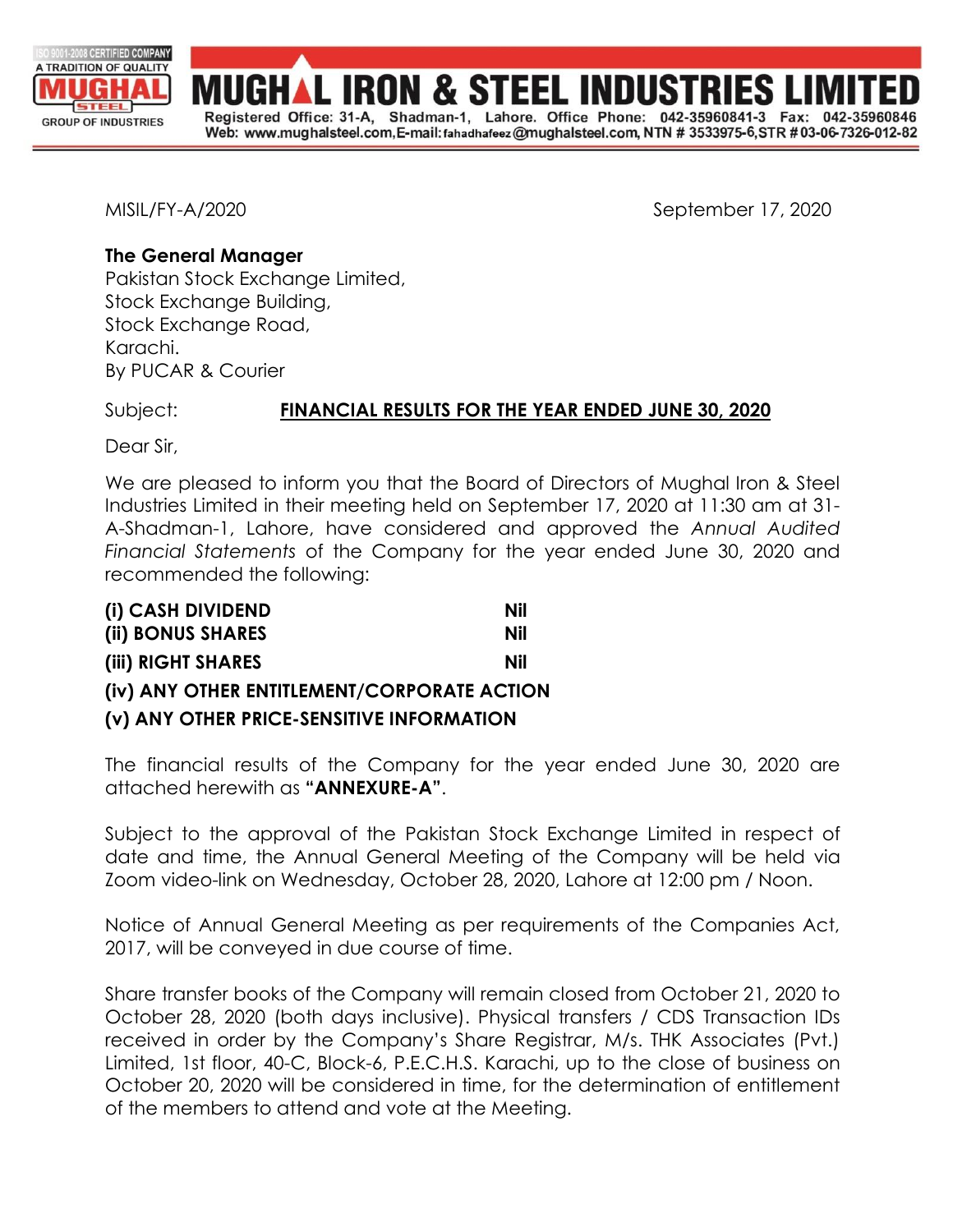

The Board of Directors has approved measurement of certain items of operating fixed assets comprising of Land, Building on Freehold Land, Plant & Machinery and Power Plant on "Revaluation Model" resulting in revaluation surplus of Rs. 2.842 billion approximately. The said revaluation will be incorporated in September quarter accounts.

The Annual Report of the Company will be sent electronically by transmission through PUCARS and in hard form by sending three (03) copies to you atleast 21 days before holding of Annual General Meeting.

A disclosure form as required under SRO 143(1)/2012 dated December 05, 2012 read with Sections 96 and 131 of Securities Act, 2015 in relation to above inside information is attached herewith as **"ANNEXURE–B".**

Yours Sincerely

*for* **MUGHAL IRON & STEEL INDUSTRIES LIMITED**

**MUHAMMAD FAHAD HAFEEZ** (Company Secretary)



CC: The Director / HOD

 (Surveillance, Supervision and Enforcement Department), Securities & Exchange Commission of Pakistan, Islamabad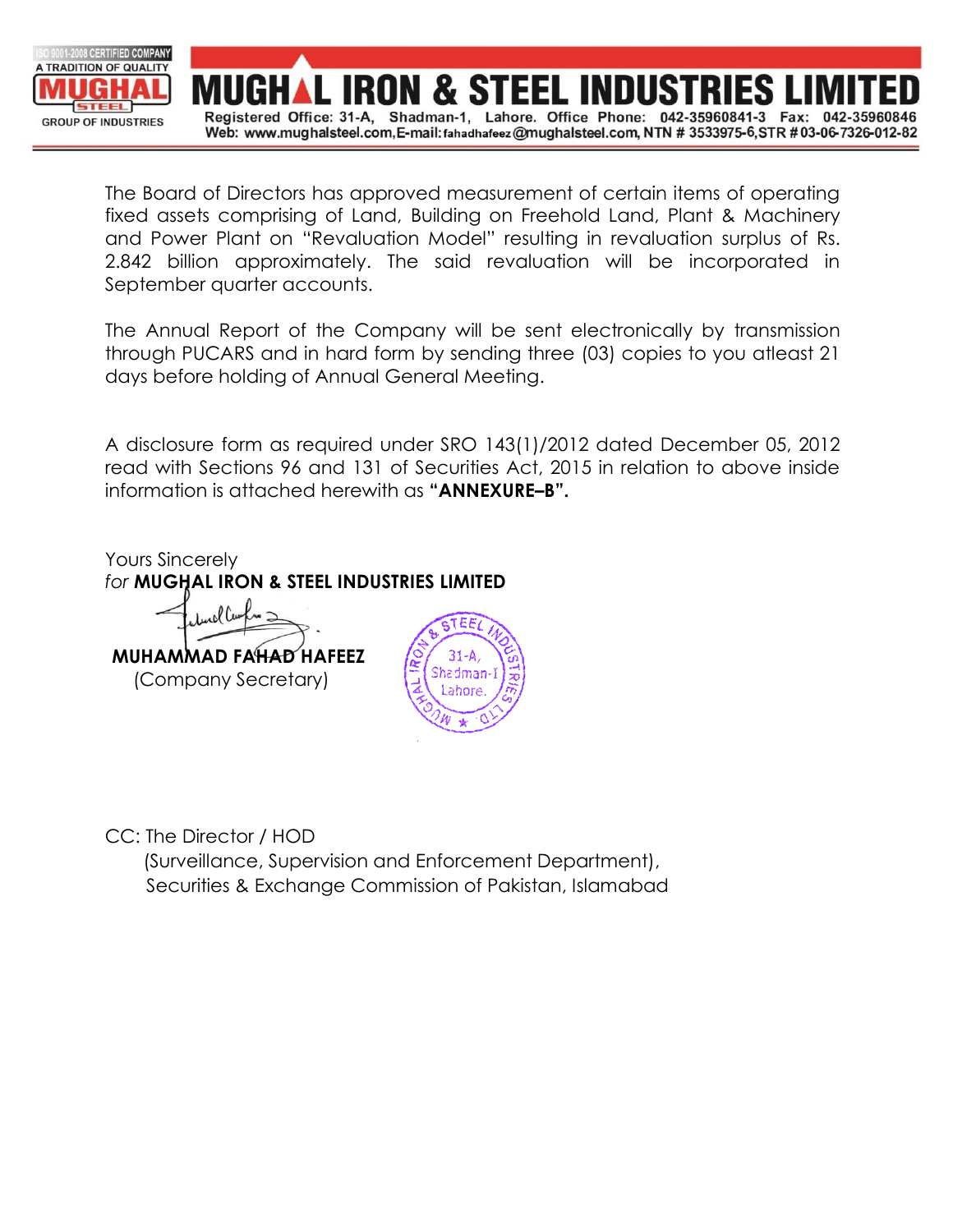

**MUGHAL IRON & STEEL INDUSTRIES LII** Registered Office: 31-A, Shadman-1, Lahore. Office Phone: 042-35960841-3 Fax: 042-3596 Web: www.mughalsteel.com,E-mail: fahadhafeez@mughalsteel.com, NTN # 3533975-6,STR #03-06-7326-012-82

*"ANNEXURE – A" (1/2)*

## **MUGHAL IRON & STEEL INDUSTRIES LIMITED STATEMENT OF PROFIT OR LOSS & OTHER COMPREHENSIVE INCOME** *FOR THE YEAR ENDED JUNE 30, 2020*

|                                | 2020             | 2019                    |  |
|--------------------------------|------------------|-------------------------|--|
|                                |                  | --Rupees -------------- |  |
| Sales                          | 27,304,991,323   | 30,828,088,786          |  |
| Cost of sales                  | (24,687,542,736) | (27,639,095,197)        |  |
| <b>GROSS PROFIT</b>            | 2,617,448,587    | 3,188,993,589           |  |
| Sales and marketing expenses   | (143,886,023)    | (201, 591, 683)         |  |
| Administrative expenses        | (407, 031, 747)  | (366,851,773)           |  |
| Other charges                  | (53, 449, 687)   | (123, 486, 662)         |  |
| Impairment loss on trade debts | (3,356,549)      | (3,310,221)             |  |
| Other income                   | 58,788,294       | 29,998,500              |  |
| Finance cost                   | (1,514,785,880)  | (786,328,489)           |  |
|                                | (2,063,721,592)  | (1,451,570,328)         |  |
| <b>PROFIT BEFORE TAXATION</b>  | 553,726,995      | 1,737,423,261           |  |
| Taxation                       | 39,145,070       | (364,492,082)           |  |
| <b>PROFIT FOR THE YEAR</b>     | 592,872,065      | 1,372,931,179           |  |

### **OTHER COMPREHENSIVE INCOME**

Items that will not be subsequently reclassified to profit or loss:

| Remeasurement of defined benefit obligation<br>Related income tax | 40,168,772<br>(11,648,944) | (27, 712, 063)<br>8,036,498 |
|-------------------------------------------------------------------|----------------------------|-----------------------------|
| Other comprehensive income / loss - net of tax                    | 28.519.828                 | (19,675,565)                |
| <b>TOTAL COMPREHENSIVE INCOME FOR THE YEAR</b>                    | 621.391.893                | 1,353,255,614               |
|                                                                   |                            |                             |

### **EARNINGS PER SHARE- BASIC AND DILUTED 2.36** 5.46

**Chief Executive Officer Chief Financial Officer Director**

 $\frac{1}{\sqrt{2}}$  ,  $\frac{1}{\sqrt{2}}$  ,  $\frac{1}{\sqrt{2}}$  ,  $\frac{1}{\sqrt{2}}$  ,  $\frac{1}{\sqrt{2}}$  ,  $\frac{1}{\sqrt{2}}$  ,  $\frac{1}{\sqrt{2}}$  ,  $\frac{1}{\sqrt{2}}$  ,  $\frac{1}{\sqrt{2}}$  ,  $\frac{1}{\sqrt{2}}$  ,  $\frac{1}{\sqrt{2}}$  ,  $\frac{1}{\sqrt{2}}$  ,  $\frac{1}{\sqrt{2}}$  ,  $\frac{1}{\sqrt{2}}$  ,  $\frac{1}{\sqrt{2}}$ 

Khurram Javaid **Muhammad Zafar Iqbal** Muhammad Mubeen Tariq Mughal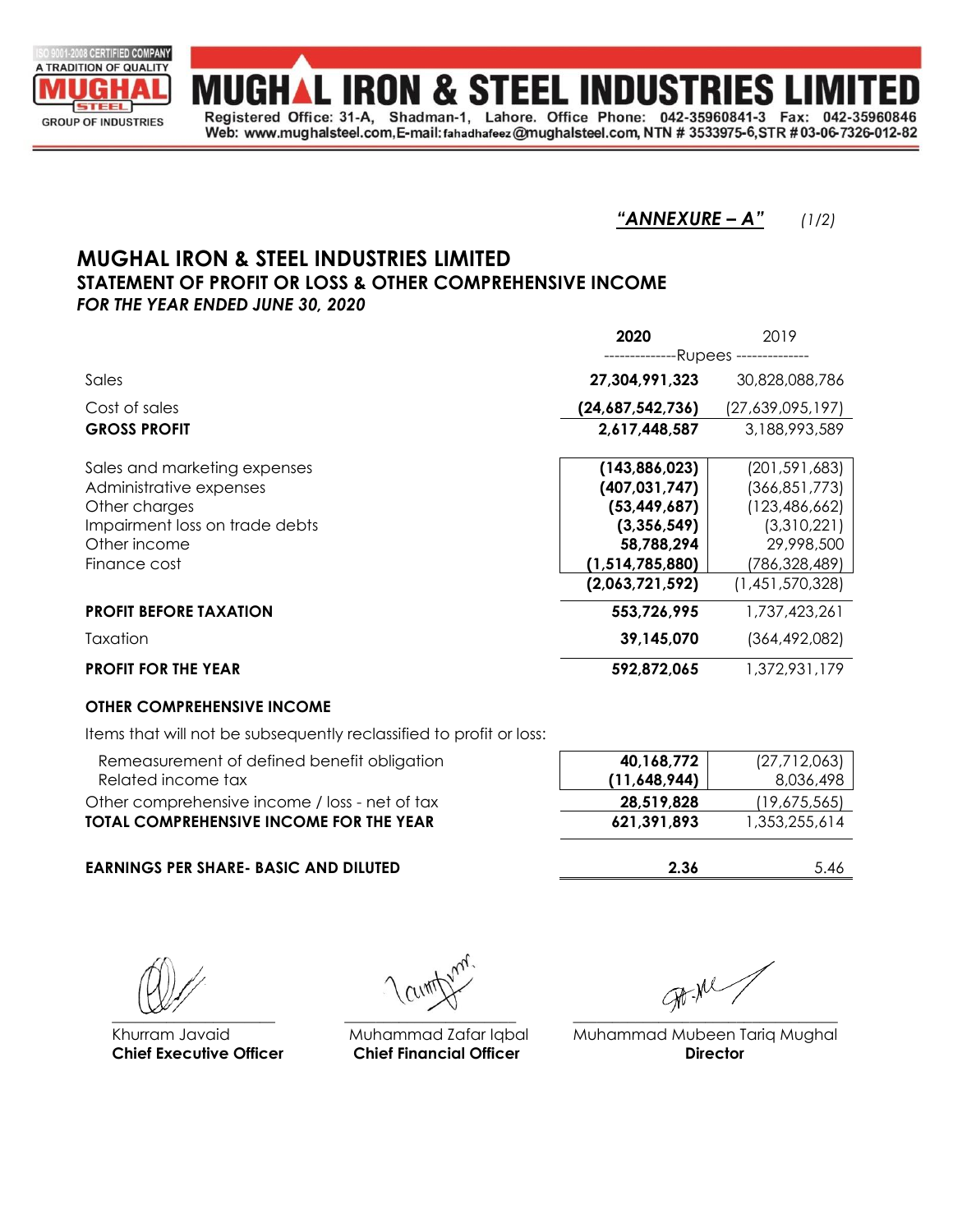

# **MUGHAL IRON & STEEL INDUSTRIES LII**

Registered Office: 31-A, Shadman-1, Lahore. Office Phone: 042-35960841-3 Fax: 042-35960846 Web: www.mughalsteel.com,E-mail: fahadhafeez@mughalsteel.com, NTN # 3533975-6,STR #03-06-7326-012-82

#### **MUGHAL IRON & STEEL INDUSTRIES LIMITED** *Cont. (2/ 2)* **STATEMENT OF CHANGES IN EQUITY**

*FOR THE YEAR ENDED JUNE 30, 2020*

|                                                                                                                     |                                                 | Reserves                    |                        |                           |                 |                                                               |                     |
|---------------------------------------------------------------------------------------------------------------------|-------------------------------------------------|-----------------------------|------------------------|---------------------------|-----------------|---------------------------------------------------------------|---------------------|
|                                                                                                                     |                                                 | <b>Capital reserves</b>     |                        | Revenue<br>reserve        |                 |                                                               |                     |
|                                                                                                                     | Issued.<br>subscribed<br>and paid-up<br>capital | Share<br>premium<br>account | Confingency<br>reserve | Un-appropriated<br>profit | Sub-total       | Equity<br>contribution from<br>Directors & their<br>relatives | <b>Total Equity</b> |
|                                                                                                                     |                                                 |                             |                        | Rupees                    |                 |                                                               |                     |
| <b>BALANCE AS AT JULY</b><br>1,2018                                                                                 | 2,515,996,500                                   | 439,413,456                 | 980,000,000            | 2,602,954,923             | 4,022,368,379   | 924,037,217                                                   | 7,462,402,096       |
| Final cash dividend<br>paid for the year<br>ended June<br>30,<br>2018 @ Rs. 2.20 per<br>ordinary share i.e.<br>22%. |                                                 |                             |                        | (553, 519, 230)           | (553, 519, 230) |                                                               | (553, 519, 230)     |
| Profit for the year                                                                                                 |                                                 |                             |                        | 1,372,931,179             | 1,372,931,179   |                                                               | 1,372,931,179       |
| Other<br>comprehensive loss<br>- net of tax<br>Total                                                                |                                                 |                             |                        | (19,675,565)              | (19,675,565)    |                                                               | (19,675,565)        |
| comprehensive<br>income for the year                                                                                |                                                 |                             |                        | 1,353,255,614             | 1,353,255,614   |                                                               | 1,353,255,614       |
| short-<br>Transfer to<br>term<br>loans<br>from<br>Directors and their<br>relatives                                  |                                                 |                             |                        |                           |                 | (758, 204, 669)                                               | (758, 204, 669)     |
| <b>BALANCE AS AT</b><br>JUNE 30, 2019                                                                               | 2.515.996.500                                   | 439,413,456                 | 980,000,000            | 3,402,691,307             | 4,822,104,763   | 165,832,548                                                   | 7,503,933,811       |
| Final cash dividend<br>paid for the year<br>ended June<br>30.<br>2019 @ Rs. 1.20 per<br>ordinary share i.e.<br>12%. |                                                 |                             |                        | (301, 919, 580)           | (301, 919, 580) |                                                               | (301, 919, 580)     |
| Profit for the year<br>Other                                                                                        |                                                 |                             |                        | 592,872,065               | 592,872,065     |                                                               | 592,872,065         |
| comprehensive<br>income - net of tax                                                                                |                                                 |                             |                        | 28,519,828                | 28,519,828      |                                                               | 28,519,828          |
| Total<br>comprehensive<br>income for the year                                                                       |                                                 |                             |                        | 621,391,893               | 621,391,893     |                                                               | 621,391,893         |
| Transfer to Equity<br>contribution<br>from<br><b>Directors</b><br>- &<br>their<br>relatives                         |                                                 |                             |                        |                           |                 | 334,167,452                                                   | 334, 167, 452       |
| <b>BALANCE AS AT</b><br><b>JUNE 30, 2020</b>                                                                        | 2,515,996,500                                   | 439,413,456                 | 980,000,000            | 3,722,163,620             | 5,141,577,076   | 500,000,000                                                   | 8,157,573,576       |
|                                                                                                                     |                                                 |                             |                        |                           |                 |                                                               |                     |

**Chief Executive Officer Chief Financial Officer Director**

 $\mathcal{F}^{\mu\nu}$ 

Khurram Javaid **Muhammad Zafar Iqbal** Muhammad Muhammad Mubeen Tariq Mughal